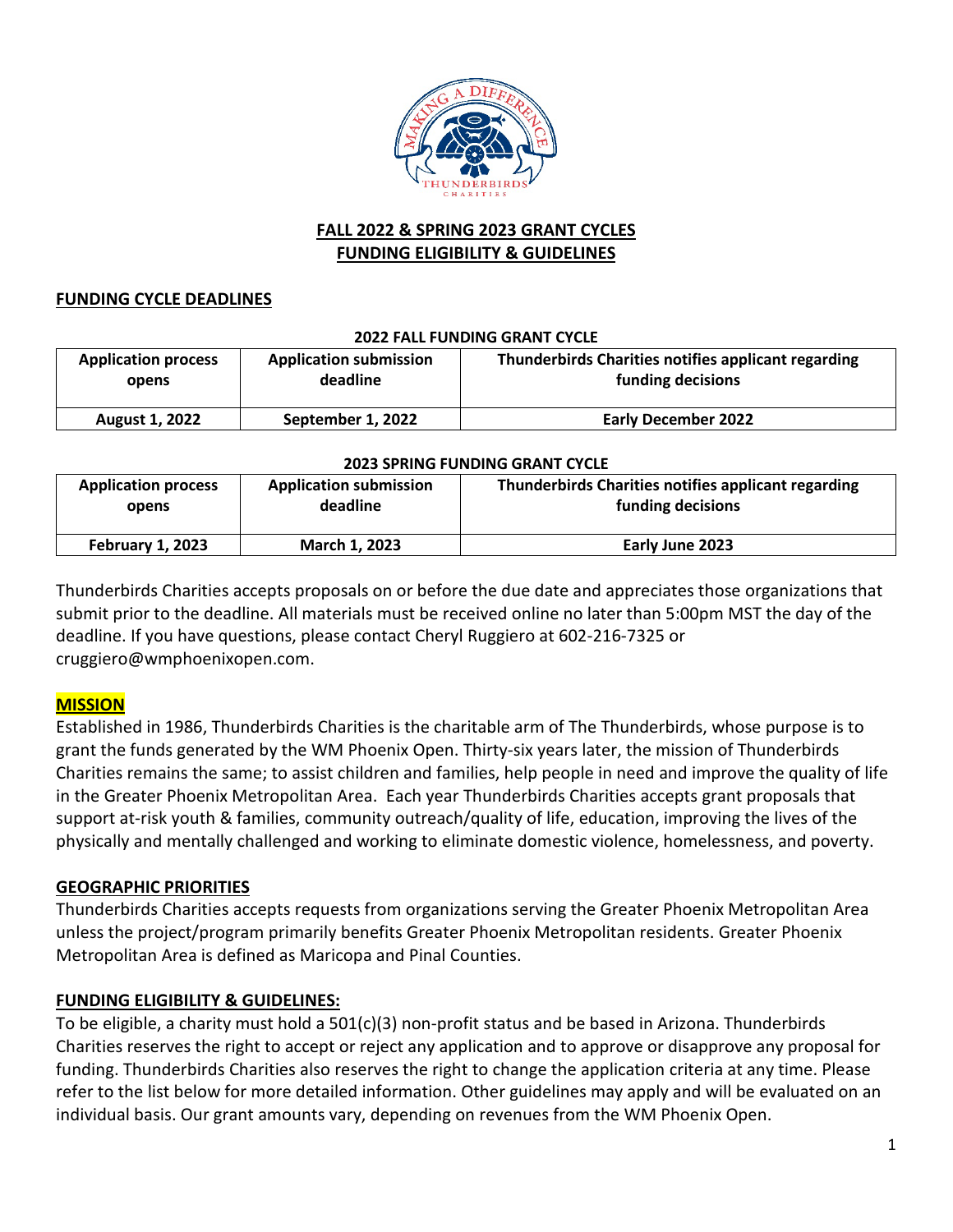# **ELIGIBILITY: Thunderbirds Charities does not currently provide funding to the following:**

- Nonprofit organizations whose 501(c)(3) status has been in effect for less than three years.
- Organizations that discriminate on the basis of race, color, gender, national origin, marital status, age, disability or veteran status.
- Individuals.
- Political, labor or fraternal organizations.
- Advocacy or lobbying activities for issue related topics.
- Medical or scientific research.
- Religious organizations, churches or programs that are purely denominational in purpose.
- Foundations or organizations which are themselves, grant-making entities.
- Endowments, Fellowships or Scholarships (for college purposes).
- Individual schools: public, charter, private, colleges, universities or their support organizations (to include but not limited to; Booster Clubs, PTA/PTO's, athletic teams, bands, performing arts groups, alumni associations or school foundations).
- Debt reduction campaigns.
- Ongoing support or multi-year support.
- Projects or programs outside of Greater Phoenix Metropolitan area, unless the project/program primarily serves Greater Phoenix Metropolitan area residents.

# **BEFORE SUBMITTING A GRANT PROPOSAL:**

#### **Step 1: Read the Grant Guidelines and Frequently Asked Questions.**

**Step 2: All proposals must be submitted through the Thunderbirds Charities website [\(www.thunderbirdscharities.org\)](http://www.thunderbirdscharities.org/).**

# **Step 3: Submit a proposal narrative (please do not use bullet points). Requirements include, but are not limited to:**

- A. Brief narrative overview of the organization [maximum word count = 225].
	- 1. Organization's history and mission. To include; a brief description of current projects/programs and your contributions to our community. Please include the demographic of target population, the number of individuals served, and geographic area served.
- B. Summarize the purpose of the request [maximum word count  $= 100$ ].
- C. A description of the project for which funding is being sought [maximum word count = 500].

Please include in a narrative format:

- 1. What problem or need does your project address in our community?
- 2. What is your proposed solution to this problem or need and how do you plan to implement?
- 3. The population and geographic area you plan to serve and how they will benefit from the project, including the number of individuals that will be served.
- 4. The timetable of the program, how success or failure will be measured and how the project will be sustained going forward.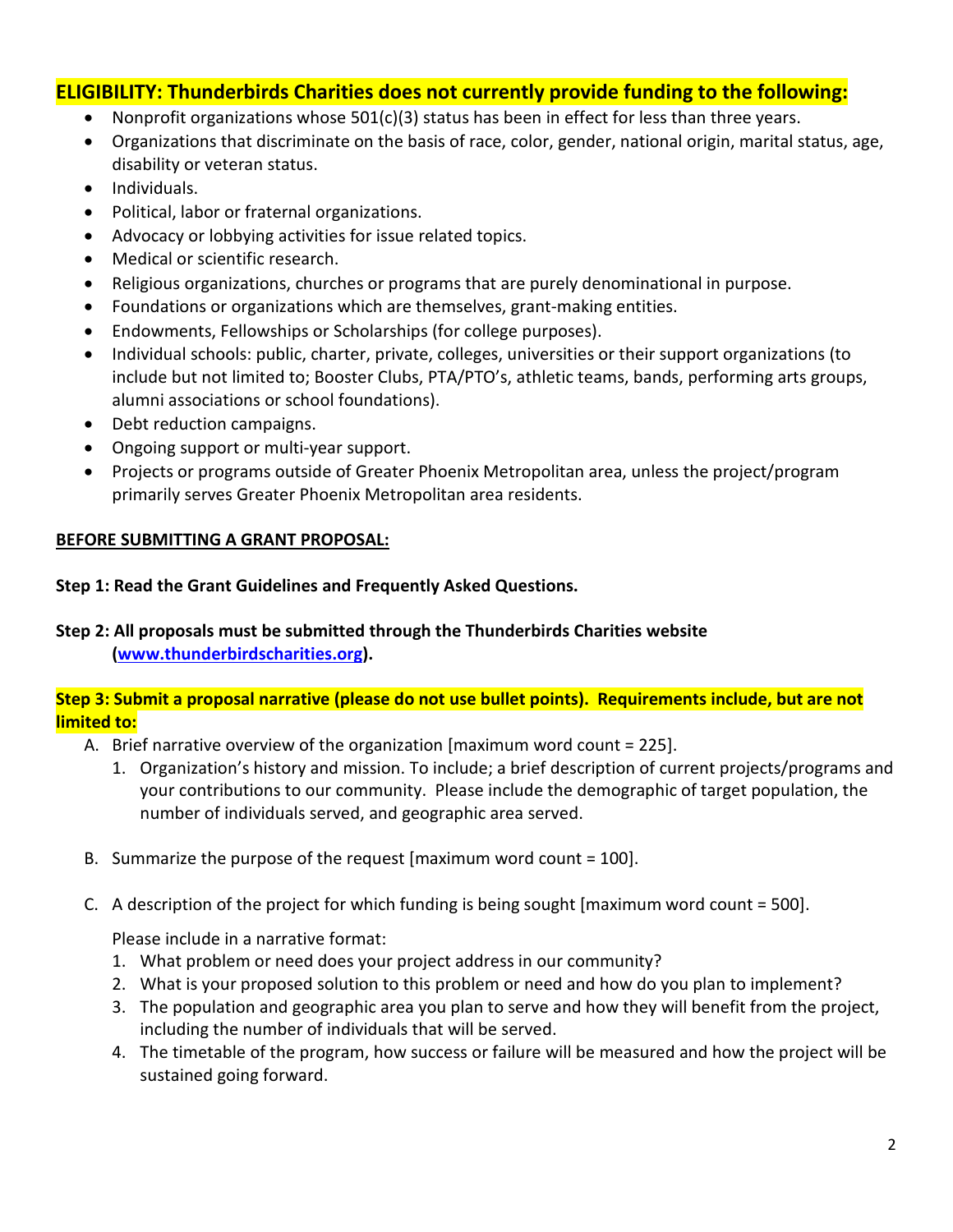#### **Step 4: Required supplemental materials include, but are not limited to:**

- **A.** The organization's IRS 501(c) (3) tax-exempt determination letter. Using a 'second party' 501(c) (3) status is not permitted.
- **B.** The organization's IRS Form 990 or 990-EZ for the most recently completed fiscal year. **IRS Form 990/990 EZ returns older than 15 months from the date of application will be rejected.**

#### **EXAMPLE DATES FOR 990/990 EZ SUBMISSION AS IT RELATES TO 15 MONTHS**

| (Based on application due date of September 1, 2022)                                           |                |  |  |
|------------------------------------------------------------------------------------------------|----------------|--|--|
| <b>CHARITABLE ORGANIZATION'S FISCAL YEAR END</b><br><b>MOST RECENTLY COMPLETED FISCAL YEAR</b> |                |  |  |
| March $31^{5}$                                                                                 | March 2022     |  |  |
| June $30th$                                                                                    | June 2021      |  |  |
| September 30 <sup>th</sup>                                                                     | September 2021 |  |  |
| December 31 <sup>st</sup>                                                                      | December 2021  |  |  |

# **2022 Fall Funding Grant Cycle**

#### **2023 Spring Funding Grant Cycle (Based on application due date of March 1, 2023)**

| <b>CHARITABLE ORGANIZATION'S FISCAL YEAR END</b> | <b>MOST RECENTLY COMPLETED FISCAL YEAR</b> |
|--------------------------------------------------|--------------------------------------------|
| March $31^{5}$                                   | March 2022                                 |
| June 30 <sup>th</sup>                            | June 2022                                  |
| September 30th                                   | September 2022                             |
| December 31 <sup>st</sup>                        | December 2021                              |

**C. Financials for the two most recently completed fiscal years: audited, reviewed, compiled, or internally generated financial statements for the most recently completed fiscal year and the fiscal year immediately prior**. Each financial statement must include a balance sheet (or equivalent), income statement (or equivalent), cash flow statement, appropriate footnotes and accountant's reports. **Financial statements covering periods older than 15 months and 27 months, respectively, from the application date will be rejected.** 

#### **EXAMPLE DATES FOR FISCAL YEAR ENDS' AS IT RELATES TO 15 MONTHS/27 MONTHS**

| 2022 Fall Funding Grant Cycle                                                                                     |                    |                    |  |  |
|-------------------------------------------------------------------------------------------------------------------|--------------------|--------------------|--|--|
| (Based on application due date of September 1, 2022)                                                              |                    |                    |  |  |
| <b>CHARITABLE ORGANIZATION'S FISCAL</b><br><b>MOST RECENTLY COMPLETED</b><br><b>FISCAL YEAR IMMEDIATELY PRIOR</b> |                    |                    |  |  |
| <b>YEAR END</b>                                                                                                   | <b>FISCAL YEAR</b> |                    |  |  |
| March 31 <sup>st</sup>                                                                                            | March 31, 2022     | March 31, 2021     |  |  |
| June 30 <sup>th</sup>                                                                                             | June 30, 2021      | June 30, 2020      |  |  |
| September 30 <sup>th</sup>                                                                                        | September 30, 2021 | September 30, 2020 |  |  |
| December 31 <sup>st</sup>                                                                                         | December 31, 2021  | December 31, 2020  |  |  |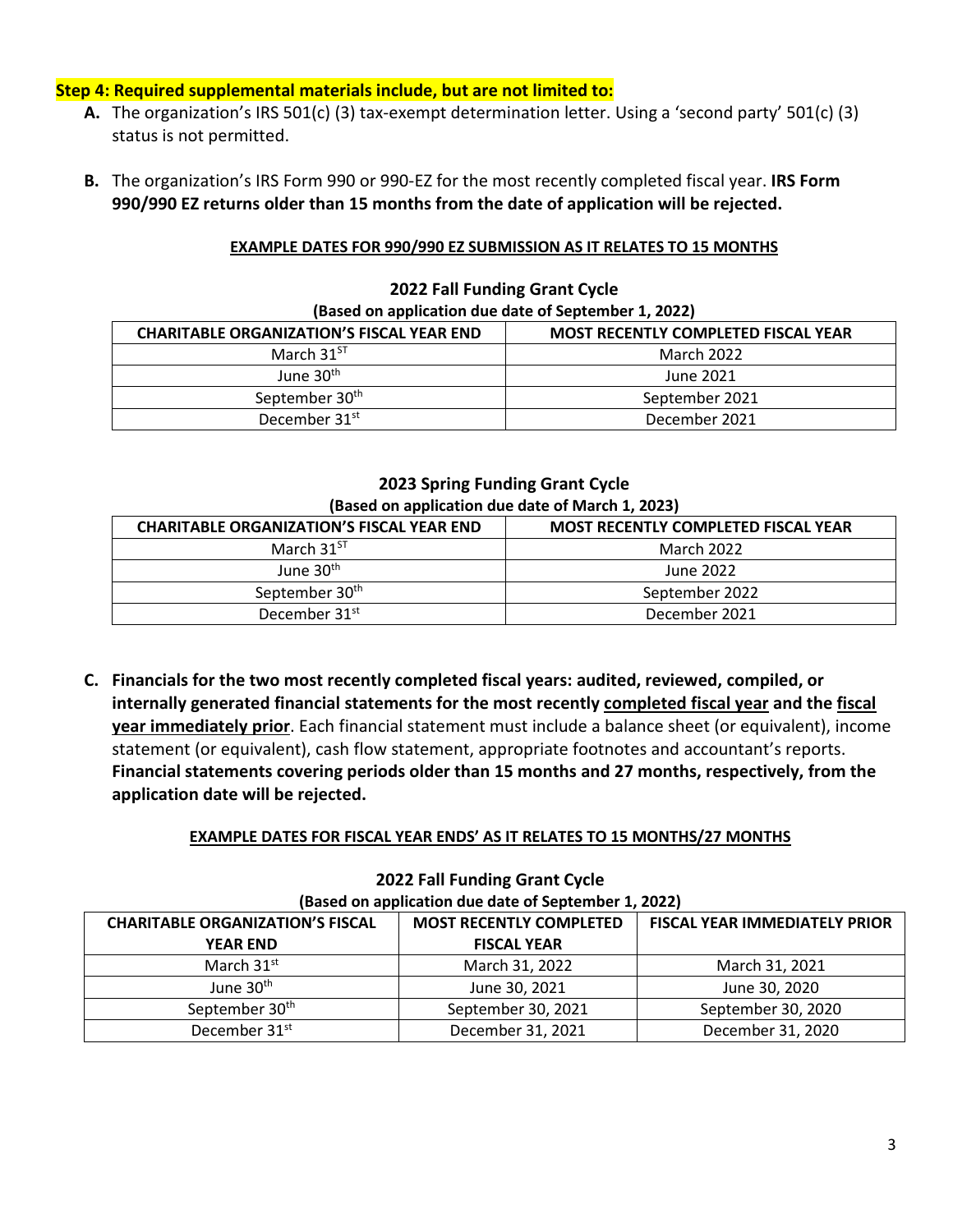| <b>CHARITABLE ORGANIZATION'S</b> | <b>MOST RECENTLY COMPLETED FISCAL</b> | <b>FISCAL YEAR IMMEDIATELY PRIOR</b> |  |
|----------------------------------|---------------------------------------|--------------------------------------|--|
| <b>FISCAL YEAR END</b>           | <b>YEAR</b>                           |                                      |  |
| March $31st$                     | March 31, 2022                        | March 31, 2021                       |  |
| June 30 <sup>th</sup>            | June 30, 2022                         | June 30, 2021                        |  |
| September 30th                   | September 30, 2022                    | September 30, 2021                   |  |
| December 31 <sup>st</sup>        | December 31, 2021                     | December 31, 2020                    |  |

# **2023 Spring Funding Grant Cycle (Based on application due date of March 1, 2023)**

- D. Annual operating budget for the current fiscal year with comparable columns for most current completed previous year's budget versus actual. **INSTRUCTIONS AND EXAMPLE AT THE BOTTOM OF THIS DOCUMENT**.
- E. Budget for the specific project/program for which you are requesting funding with a column outlining where requested funding would be applied, as well as the charitable organization's fiscal year budget. **INSTRUCTIONS AND EXAMPLE AT THE BOTTOM OF THIS DOCUMENT.**
- F. A list of funds raised to date and from whom, for the specific program/project for which you are requesting funding (amounts of \$5,000 and above). **Please try to keep to one page.**
- G. A complete list of corporations and foundations that have given to the charitable organization, in the previous fiscal year (amounts of \$5,000 and above). Please be sure to include the dollar amount per donor. **Please try to keep to one page.**
- H. A list of the organization's Board of Directors, including their primary business or professional affiliation. **Please try to keep to one page.**
- I. Any additional documentation (multiple pages, combined as one PDF).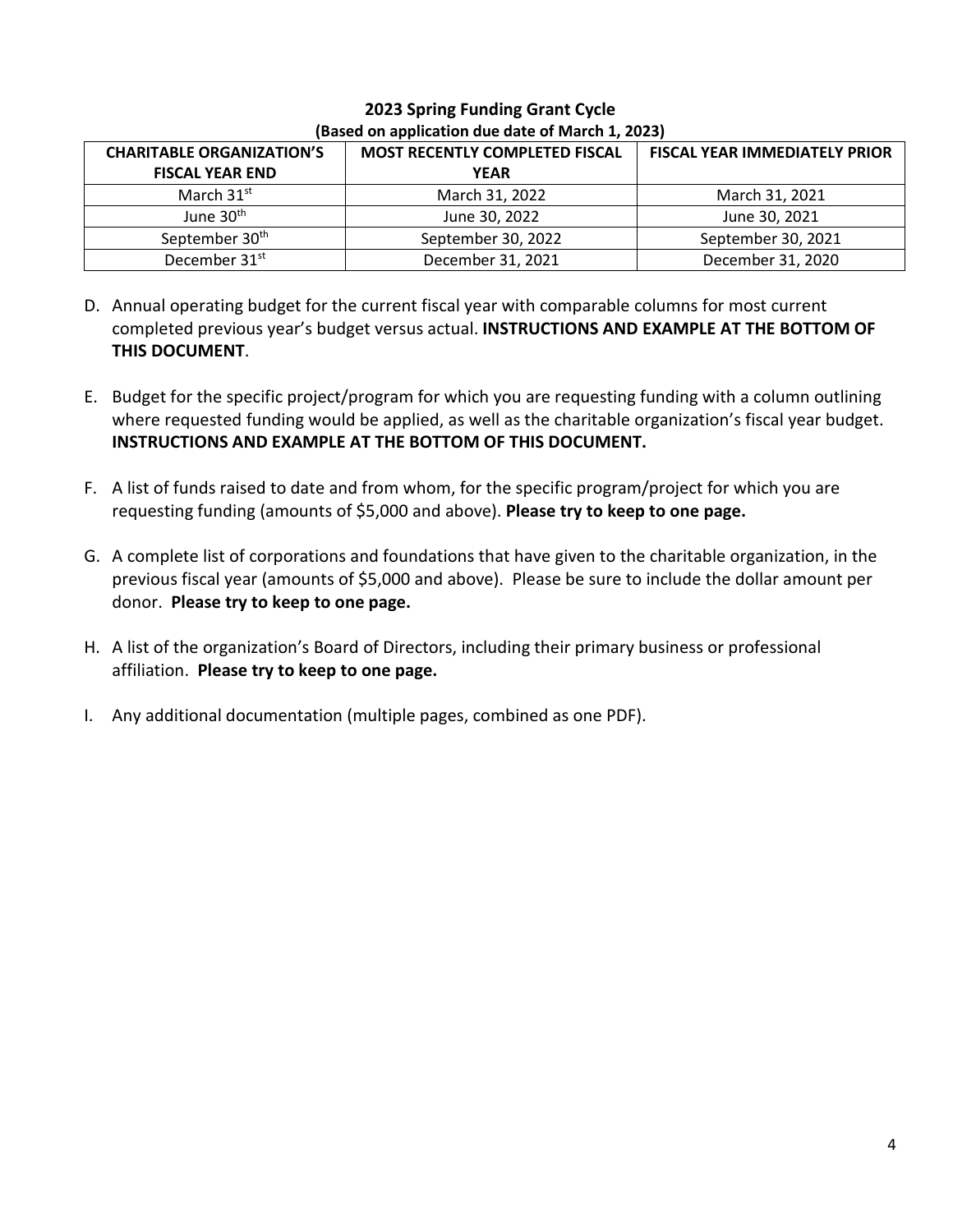# **THIS IS NOT INTENDED AS A FILLABLE FORM.**

# **PLEASE USE THIS EXAMPLE AS A REFERENCE TOOL FOR YOUR BUDGET SUBMISSION.**

# **ANNUAL OPERATING BUDGET INSTRUCTIONS - PLEASE TRY TO KEEP TO ONE PAGE**

#### **HEADING INSTRUCTIONS:**

- 1. First line is charity's name.
- 2. Second line is fiscal year during which the grant will be used (mm/dd/yy mm/dd/yy).
- 3. Third line is previous fiscal year date (mm/dd/yy mm/dd/yy).

#### **COLUMNS INSTRUCTIONS:**

- 4. First column is your charity's budget categories.
- 5. Second column is your charity's current year budget (if you are within 3 months of your fiscal year end, please use your projected budget as current).
- 6. Third column is your charity's most complete fiscal year budget.
- 7. Fourth column is your charity's most complete fiscal year actual.
- 8. Please remember to include narrative on budget.

| <b>Organization Name</b>                                                                                            | <b>Organization Name</b>                                              |                             |                             |
|---------------------------------------------------------------------------------------------------------------------|-----------------------------------------------------------------------|-----------------------------|-----------------------------|
| <b>Fiscal Year</b>                                                                                                  | Fiscal Year during which the grant will be used (mm/dd/yy - mm/dd/yy) |                             |                             |
| <b>Previous Fiscal Year</b>                                                                                         | Previous Fiscal Year (mm/dd/yy - mm/dd/yy)                            |                             |                             |
| <b>COLUMN1</b>                                                                                                      | <b>COLUMN 2</b>                                                       | <b>COLUMN3</b>              | <b>COLUMN 4</b>             |
| <b>PLEASE MODIFY CATEGORY TITLES</b>                                                                                | <b>Total Organization</b>                                             | <b>Previous Fiscal Year</b> | <b>Previous Fiscal Year</b> |
| <b>AS NEEDED.</b>                                                                                                   | <b>Budget</b>                                                         | <b>Budget</b>               | Actual                      |
|                                                                                                                     |                                                                       |                             |                             |
| <b>Income Sources</b>                                                                                               |                                                                       |                             |                             |
| <b>Foundation and Corporate Grants</b>                                                                              |                                                                       |                             |                             |
| <b>Government Grants and Contracts</b>                                                                              |                                                                       |                             |                             |
| <b>Individual Contributions</b>                                                                                     |                                                                       |                             |                             |
| <b>Earned Income</b>                                                                                                |                                                                       |                             |                             |
| In-Kind Income                                                                                                      |                                                                       |                             |                             |
| Investments                                                                                                         |                                                                       |                             |                             |
| Other Income (please explain)                                                                                       |                                                                       |                             |                             |
| <b>Total Income</b>                                                                                                 |                                                                       |                             |                             |
|                                                                                                                     |                                                                       |                             |                             |
| Expenses                                                                                                            |                                                                       |                             |                             |
| Salaries and Wages (please indicate FTE)                                                                            |                                                                       |                             |                             |
| <b>Employee Benefits and Taxes</b>                                                                                  |                                                                       |                             |                             |
| Professional and Outside Services                                                                                   |                                                                       |                             |                             |
| Fundraising/Development                                                                                             |                                                                       |                             |                             |
| <b>Conference and Training</b>                                                                                      |                                                                       |                             |                             |
| <b>Travel</b>                                                                                                       |                                                                       |                             |                             |
| Equipment                                                                                                           |                                                                       |                             |                             |
| Insurance Expense                                                                                                   |                                                                       |                             |                             |
| Marketing/Advertising                                                                                               |                                                                       |                             |                             |
| Postage and Delivery                                                                                                |                                                                       |                             |                             |
| Printing                                                                                                            |                                                                       |                             |                             |
| Rent / Facility Costs                                                                                               |                                                                       |                             |                             |
| <b>Supplies and Materials</b>                                                                                       |                                                                       |                             |                             |
| Technology                                                                                                          |                                                                       |                             |                             |
| Telecommunications                                                                                                  |                                                                       |                             |                             |
| Administrative                                                                                                      |                                                                       |                             |                             |
| Other Expense (please explain)                                                                                      |                                                                       |                             |                             |
| Miscellaneous                                                                                                       |                                                                       |                             |                             |
| <b>Total Non Personnel Costs</b>                                                                                    |                                                                       |                             |                             |
| <b>Total Expenses</b>                                                                                               |                                                                       |                             |                             |
| <b>Excess of Revenue Over Expenses</b>                                                                              |                                                                       |                             |                             |
| <b>Budget Narrative:</b>                                                                                            |                                                                       |                             |                             |
| Please use this area to help explain your budget. Please elaborate on any line items that are not self-explanatory. |                                                                       |                             |                             |
|                                                                                                                     |                                                                       |                             |                             |
| *Please export existing budgets into an excel format with the different columns outlined in the instructions*       |                                                                       |                             |                             |